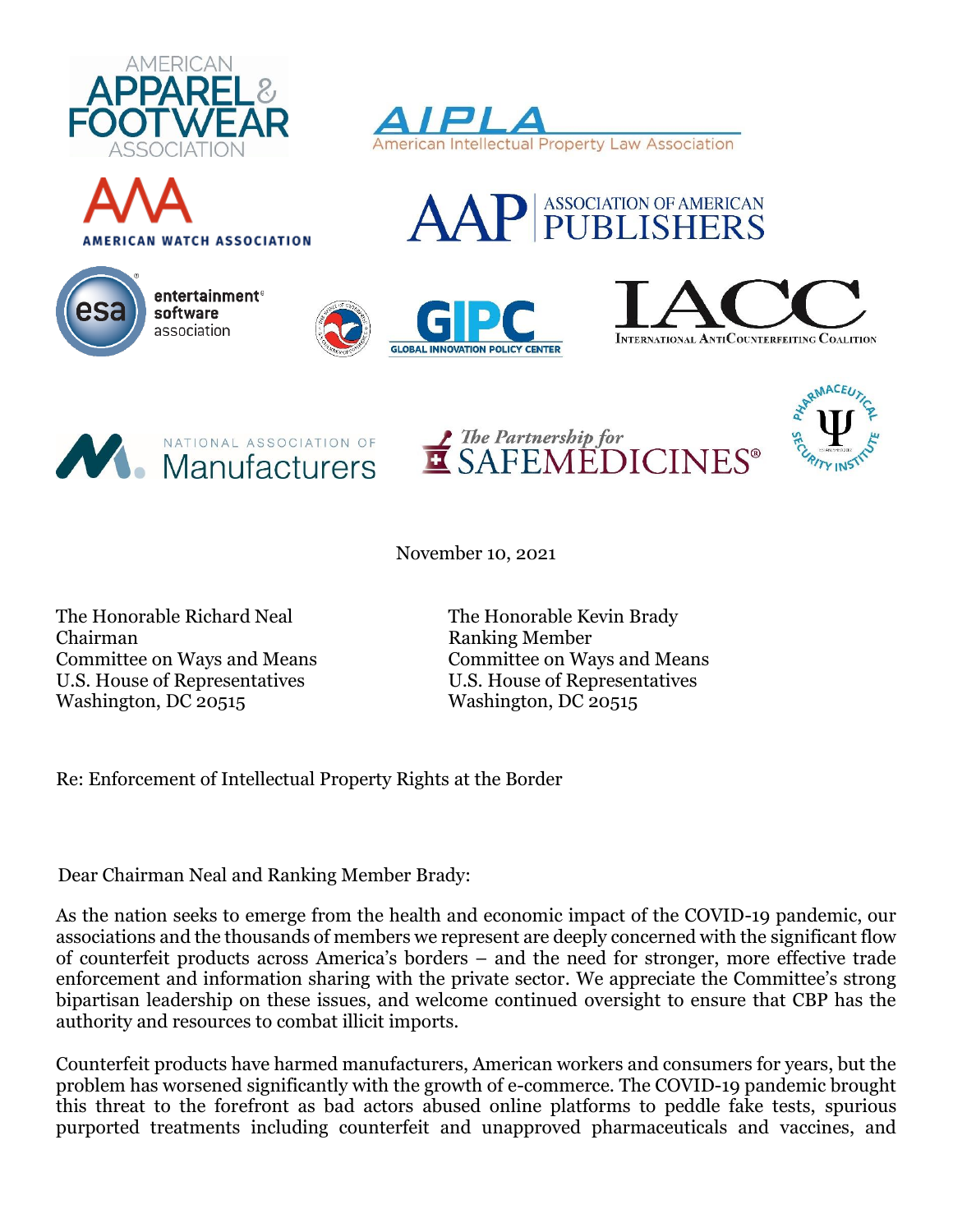ineffective personal protective equipment.<sup>1</sup> In 2020, U.S. Customs and Border Protection seized over 26,500 shipments of counterfeit goods valued at more than \$1.3 Billion.<sup>2</sup> Yet CBP's enforcement resources are increasingly stretched to match the growing tide of counterfeit goods at the border, including both large shipments and the increased volume of small-package consignments. 3

Customs has pursued a number of initiatives aimed at modernizing and streamlining its examination, targeting, and interdiction processes; perhaps most notably through ongoing work to develop its "21st Century Customs Framework" and its leveraging of existing processes such as voluntary abandonment to increase the efficiency of its IP enforcement actions. Though we applaud the agency for these and other efforts to safeguard American businesses and consumers from the significant threats posed by counterfeit goods, more must be done to ensure that the CBP has the authority, the resources, and the tools to more effectively prevent the entry of illicit imports. In particular, CBP should continue and expand its efforts to operate more efficiently, through a data-driven, and collaborative approach, working with other agencies and the private sector to boost enforcement.

Congress has on a bipartisan basis strongly signaled support for CBP to increase information sharing with the private sector. These have included provisions in bills such as the Trade Facilitation and Trade Enforcement Act of 2015 clarifying CBP's authority to disclose relevant enforcement data to rights-holders4. Yet nearly six years since TFTEA was enacted, CBP has yet to fully implement its IP enforcement-related provisions. While CBP has published a set of proposed regulations in this area, it has yet to finalize them.<sup>5</sup> Without the full implementation of these provisions, the agency's ability to work with its counterparts in the private sector, and exchange relevant enforcement data to independently pursue criminal counterfeiters is severely limited.

Earlier this year, your colleagues in the Senate advanced legislation aimed at providing some muchneeded clarity as to the extent of Customs' authority, and the need for a more collaborative and datadriven approach to border enforcement. A key bill to amend the Tariff Act of 1930 to enhance information sharing with the private sector (S. 1159), introduced by Senator Chuck Grassley (R-IA), and later incorporated as part of the United States Innovation and Competition Act (S. 1260),<sup>6</sup> reiterates CBP's authority to share information with rights-holders in seeking assistance to carry out its IP enforcement mission, including additional categories of information not enumerated by CBP's current regulations. The legislation also expands the agency's authority to share such information with other relevant stakeholders in the trade ecosystem such as e-commerce platforms and shipping intermediaries. These provisions would facilitate "self-help" by rights-holders and other responsible members of the trade community, enabling CBP's partners in the private sector to more effectively identify and pursue bad actors, thereby keeping illicit goods out of the stream of commerce before they're able to reach American ports or consumers.

As the House considers its approach to legislation on China, we respectfully encourage you to include these important provisions, along with others that could significantly enhance the border enforcement of intellectual property rights. For example, we encourage the Committee to explicitly address CBP's asserted concerns regarding the applicability of the Trade Secrets Act to the agency's disclosure of information to rights-holders, and the propriety of CBP's current enforcement

<sup>1</sup> Since April 2020, Operation Stolen Promise, an HSI-led collaboration with CBP has resulted in 3,100+ seizures of such illicit goods, along with over 350 arrests, and more than 30 convictions.

<sup>2</sup> <https://www.cbp.gov/trade/priority-issues/ipr>

<sup>3</sup> <https://www.cbp.gov/trade/priority-issues/ipr/statistics>

<sup>4</sup> See, Trade Facilitation and Trade Enforcement Act of 2015, Publ. L. No. 114-125 at Sec. 302 and 303. See also, National Defense Authorization Act for Fiscal Year 2012, Pub. L. No. 112-81 at Sec. 818(g).

<sup>5</sup> Enforcement of Copyrights and the Digital Millennium Copyright Act, 84 FR 55251 (Oct. 16, 2019), amending 19 CFR 113, 133, 148, 151 and 177.

 $6$  See, S.1260 at Sec. 71022(d).